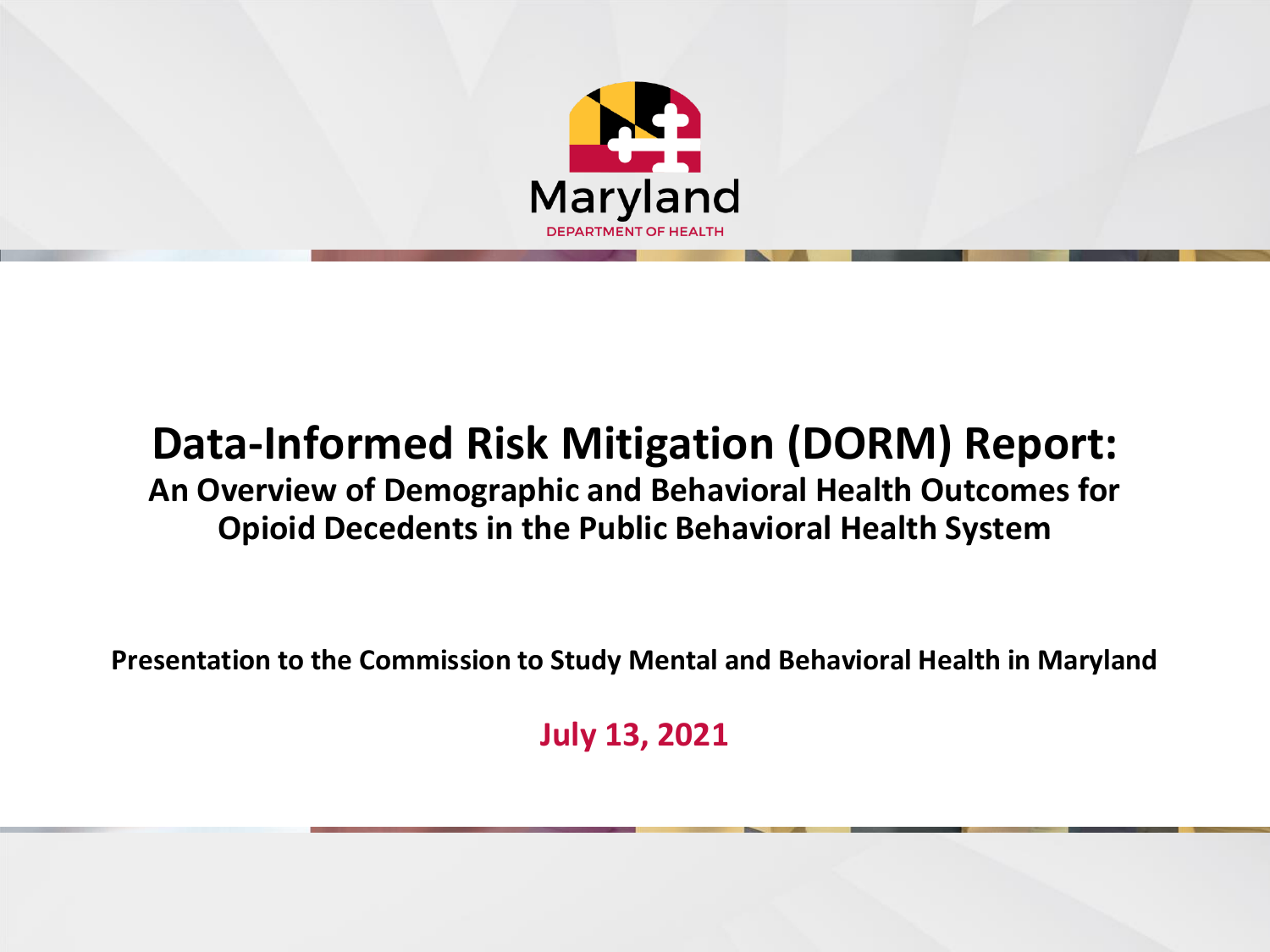## **Presentation Overview**

#### ➢ **Purpose**:

- Review DORM report results pertaining to opioid decedents with prior service engagement in the Public Behavioral Health System (PBHS)
	- Explore client characteristics, service use and outcomes for PBHS decedents who were recipients of both MH and SUD services prior to their death
	- Highlight BHA prevention and treatment strategies to target and engage dually diagnosed individuals and opportunities for service improvement

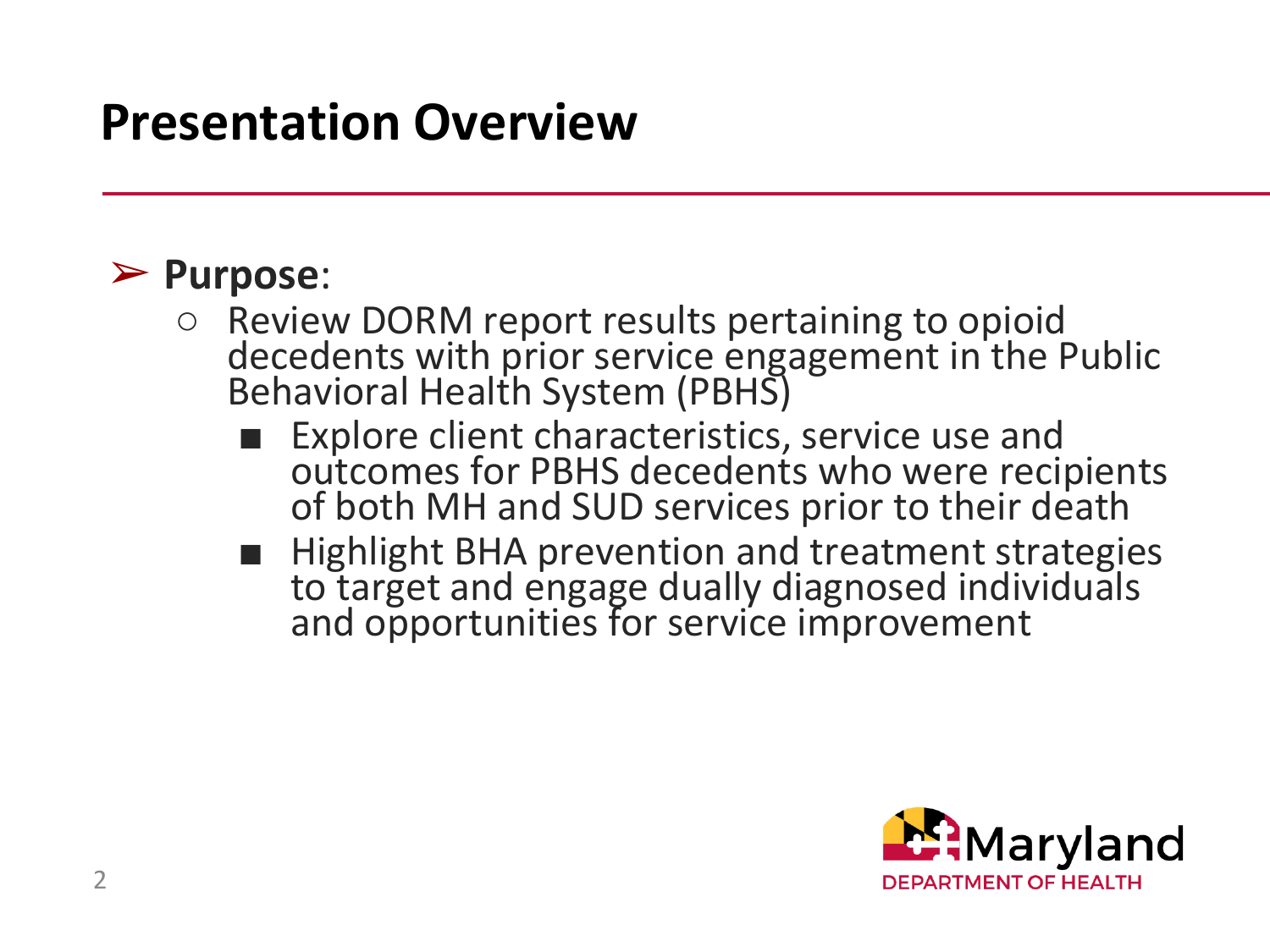# **Methods and Analysis**

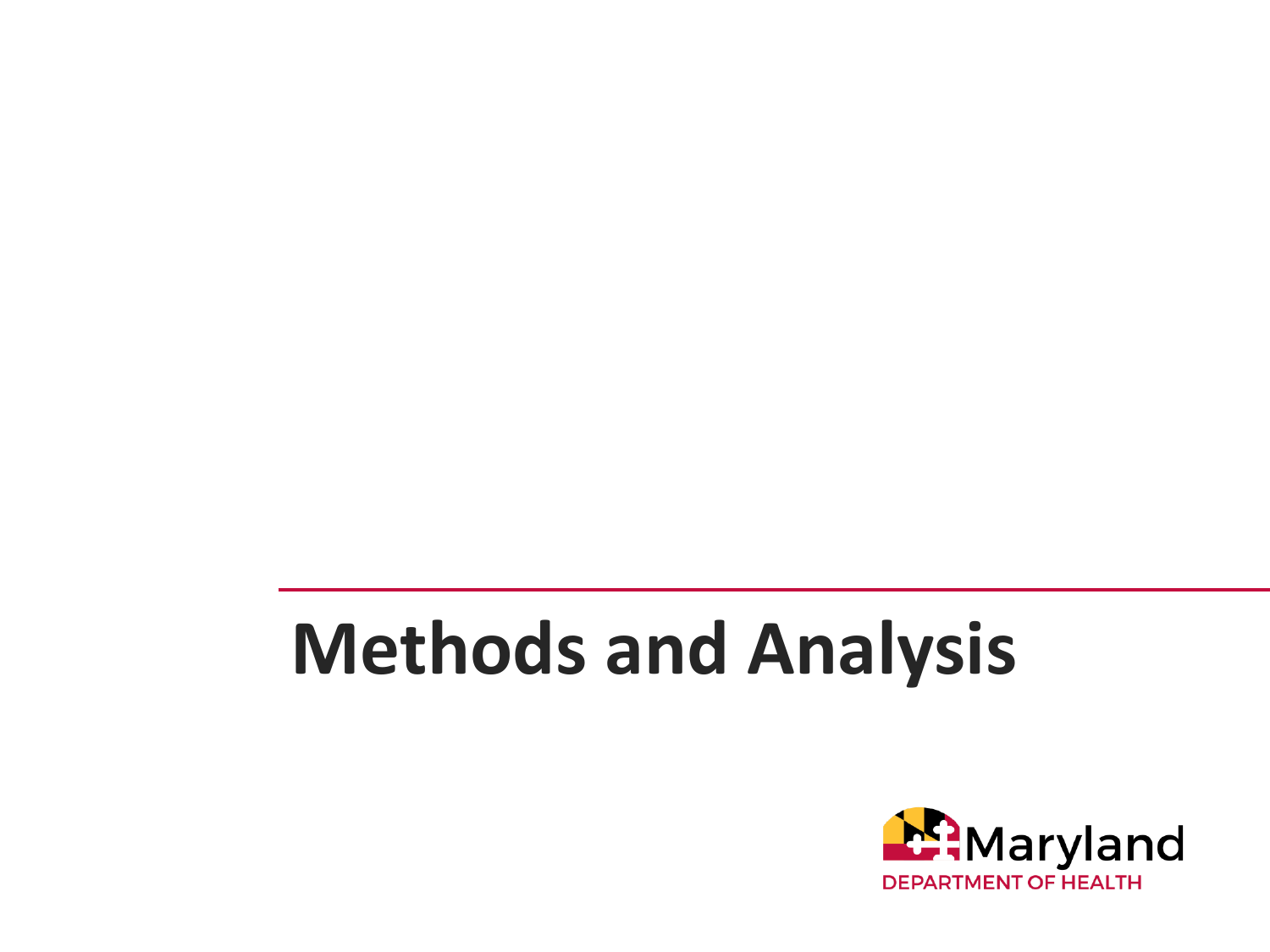# **Methods and Analysis**

#### ➢ **Data Source(s)**:

- OCME VSA Unintentional Intoxication Death Data: 2016 to 2019
- Public Behavioral Health Service Claims Data: 2016 to 2019
- Outcome Measurement System (OMS) Data: 2019

#### ➢ **Methods:**

○ OCME VSA Unintentional Intoxication Death data was linked to the PBHS Service Claims and OMS data based using a matching algorithm

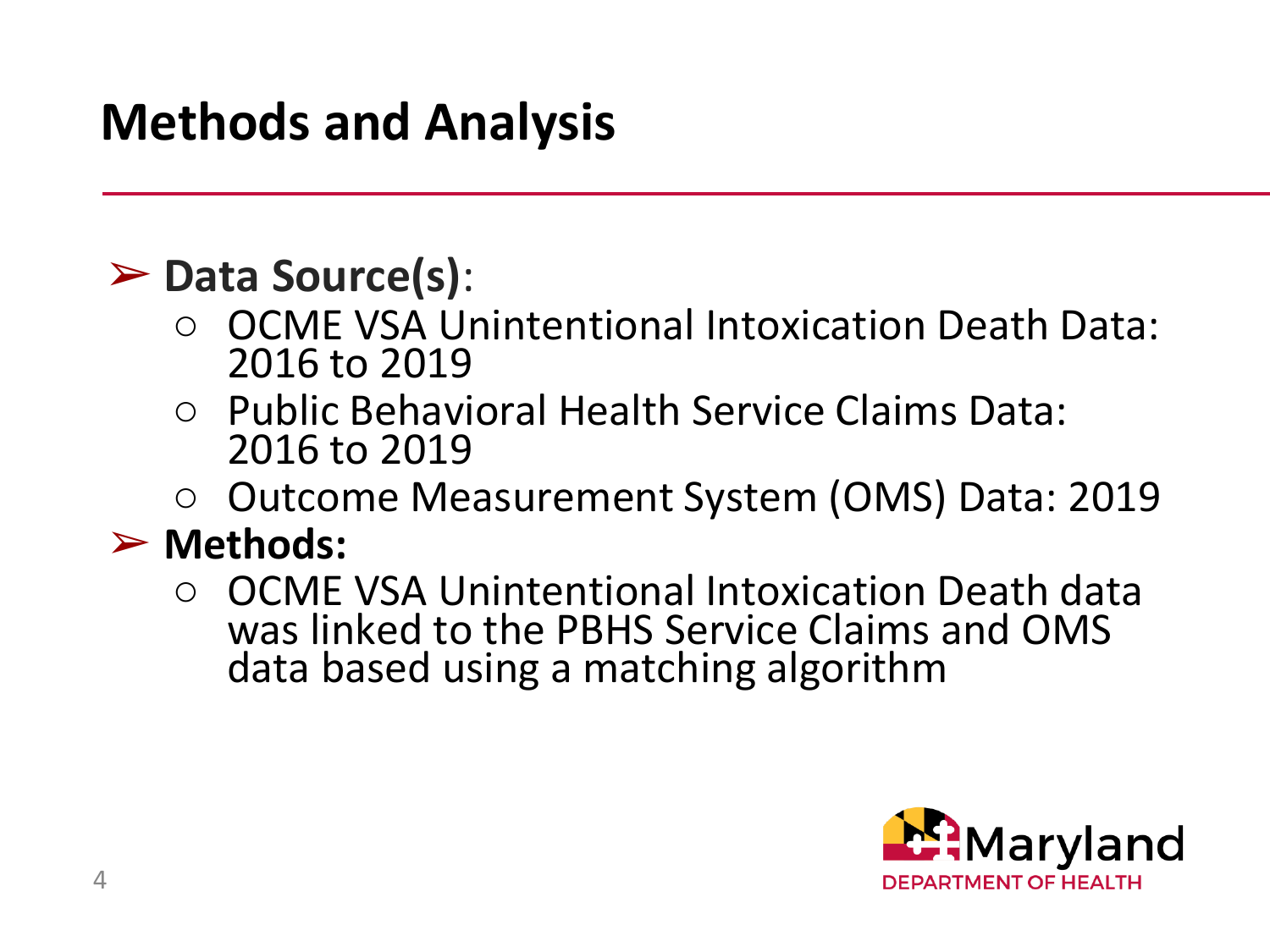# **PBHS SUD and MOUD Service Utilization Trends**

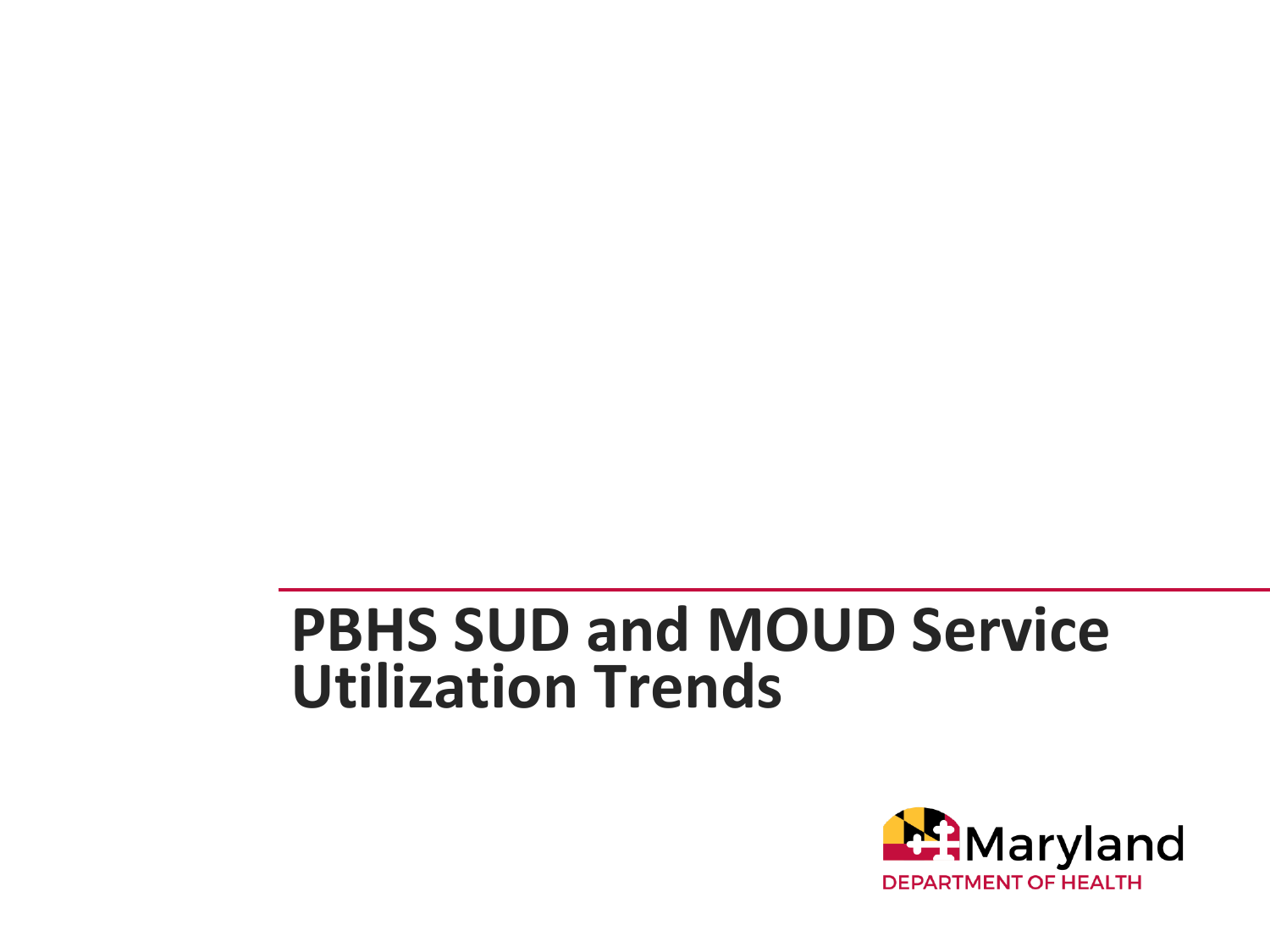#### **Trends in SUD and MOUD Service Use Among PBHS Service Recipients: 2016 to 2019**



Data Source: PBHS Service Claims Data FY 2016 to FY 2019, based on claims paid through December 31, 2019

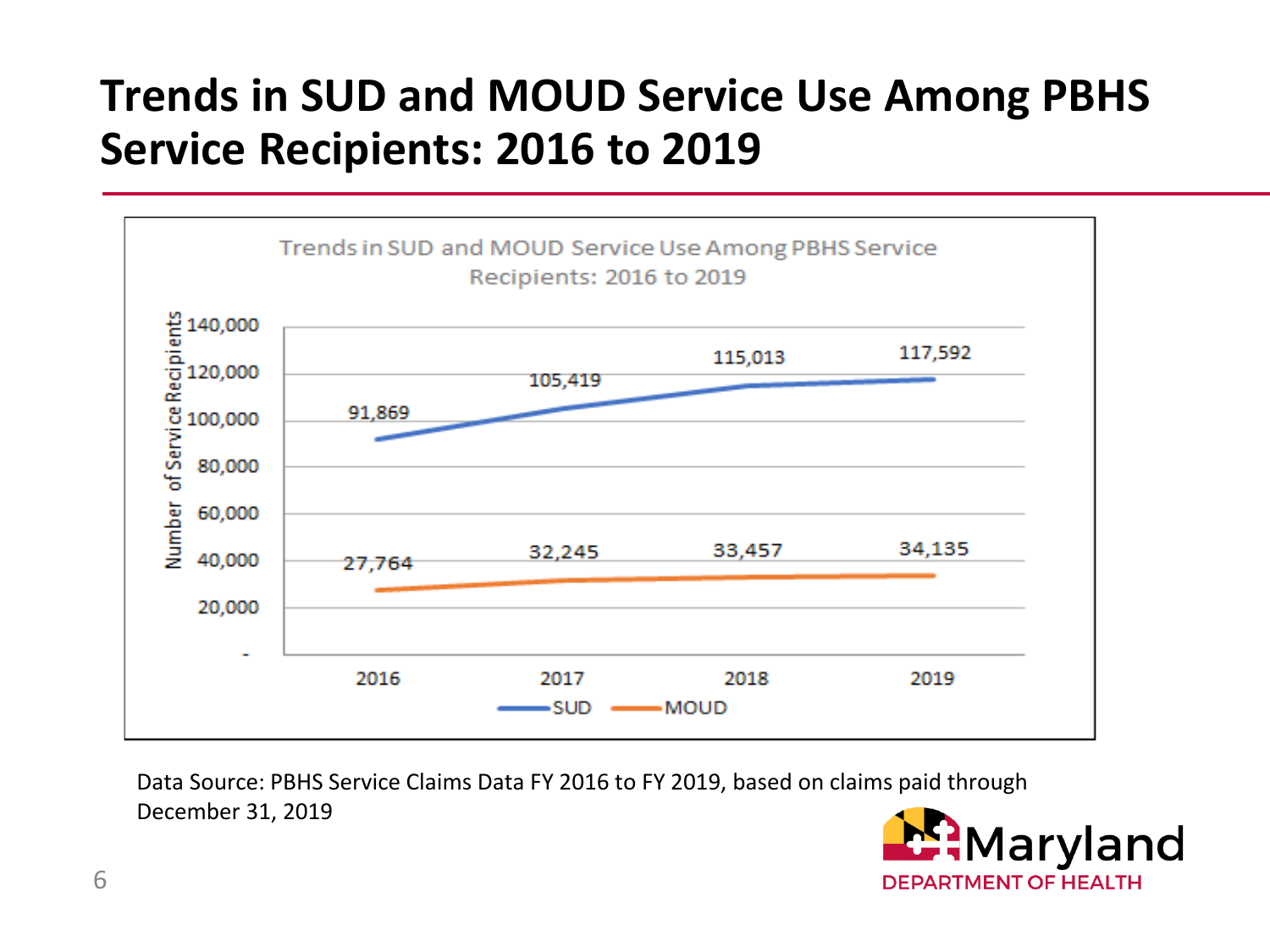#### **Trends in MOUD and SUD Service Use Among PBHS Service Recipients By Age Group: 2016 to 2019**



Data Source: PBHS Service Claims Data FY 2016 to FY 2019, based on claims paid through December 31, 2019

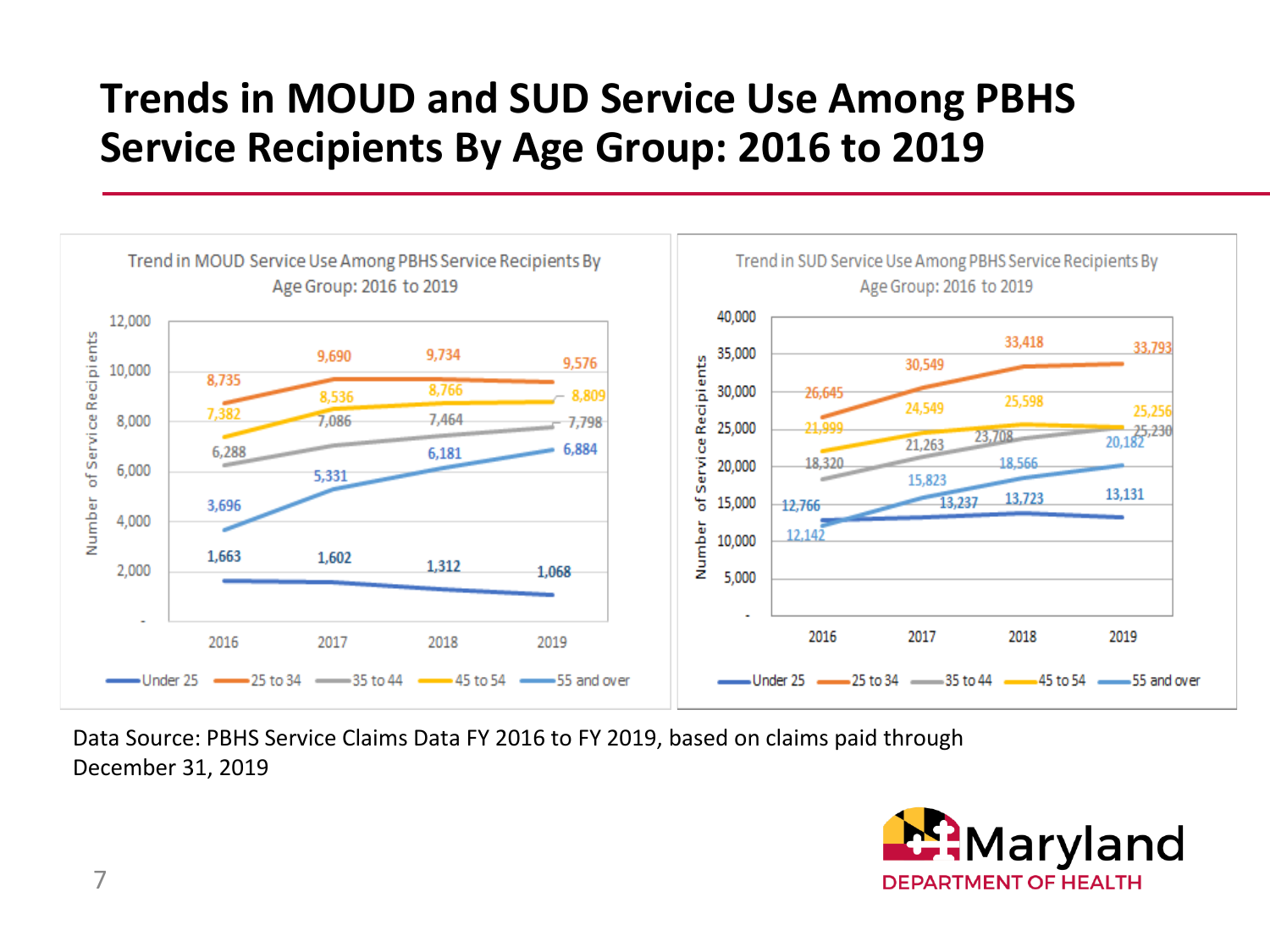#### **Trends in MOUD and SUD Service Use Among PBHS Service Recipients By Race: 2016 to 2019**



Data Source: PBHS Service Claims Data FY 2016 to FY 2019, based on claims paid through December 31, 2019

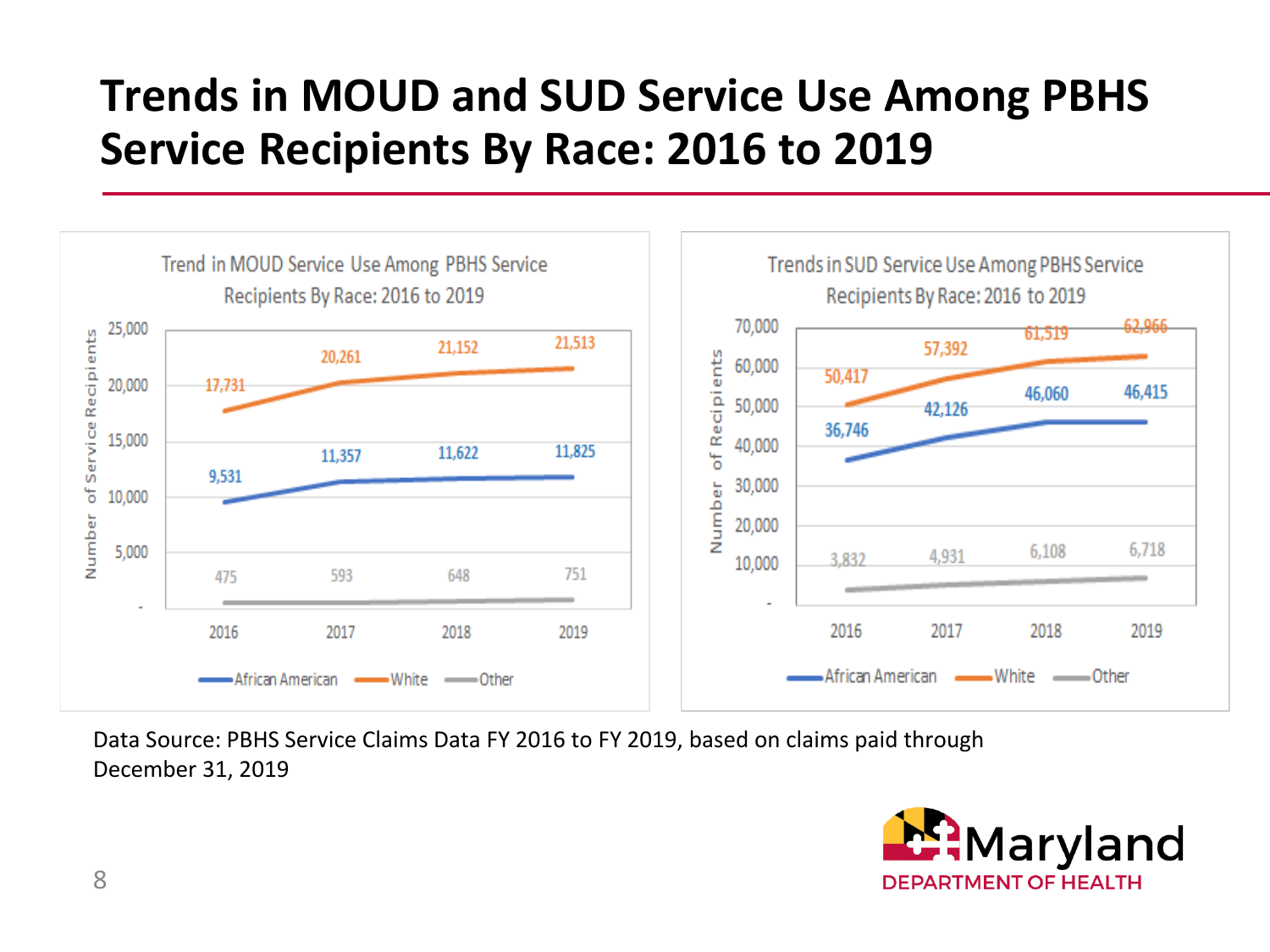# **Intoxication Deaths Among PBHS Service Recipients**

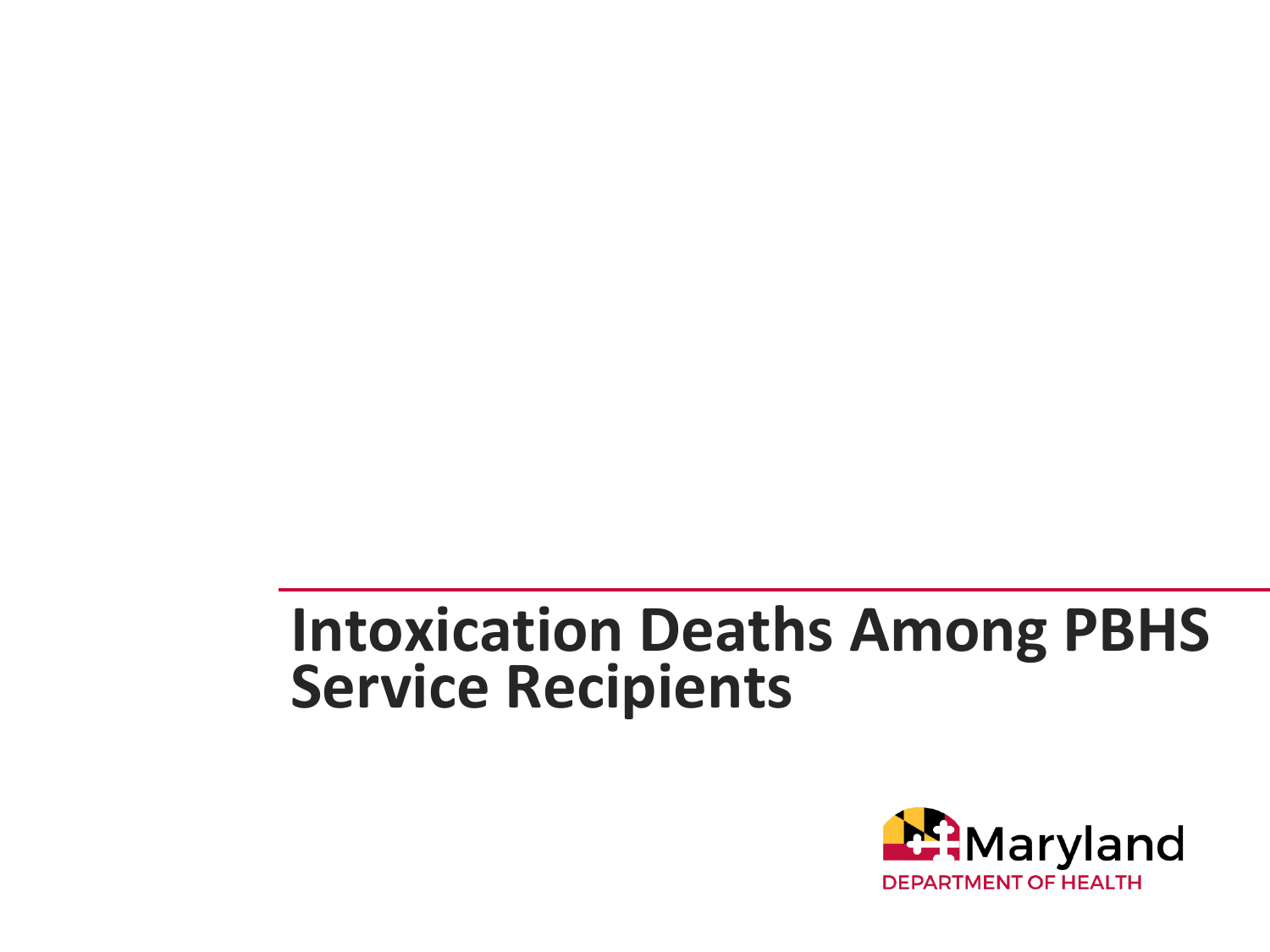## **Trend in Intoxication Related Deaths Statewide and Among PBHS Service Recipients: 2016 to 2019**



Data Source: PBHS Service Claims Data FY 2016 to FY 2019; VSA-OCME Intoxication death data, 2016 to 2019 linked file

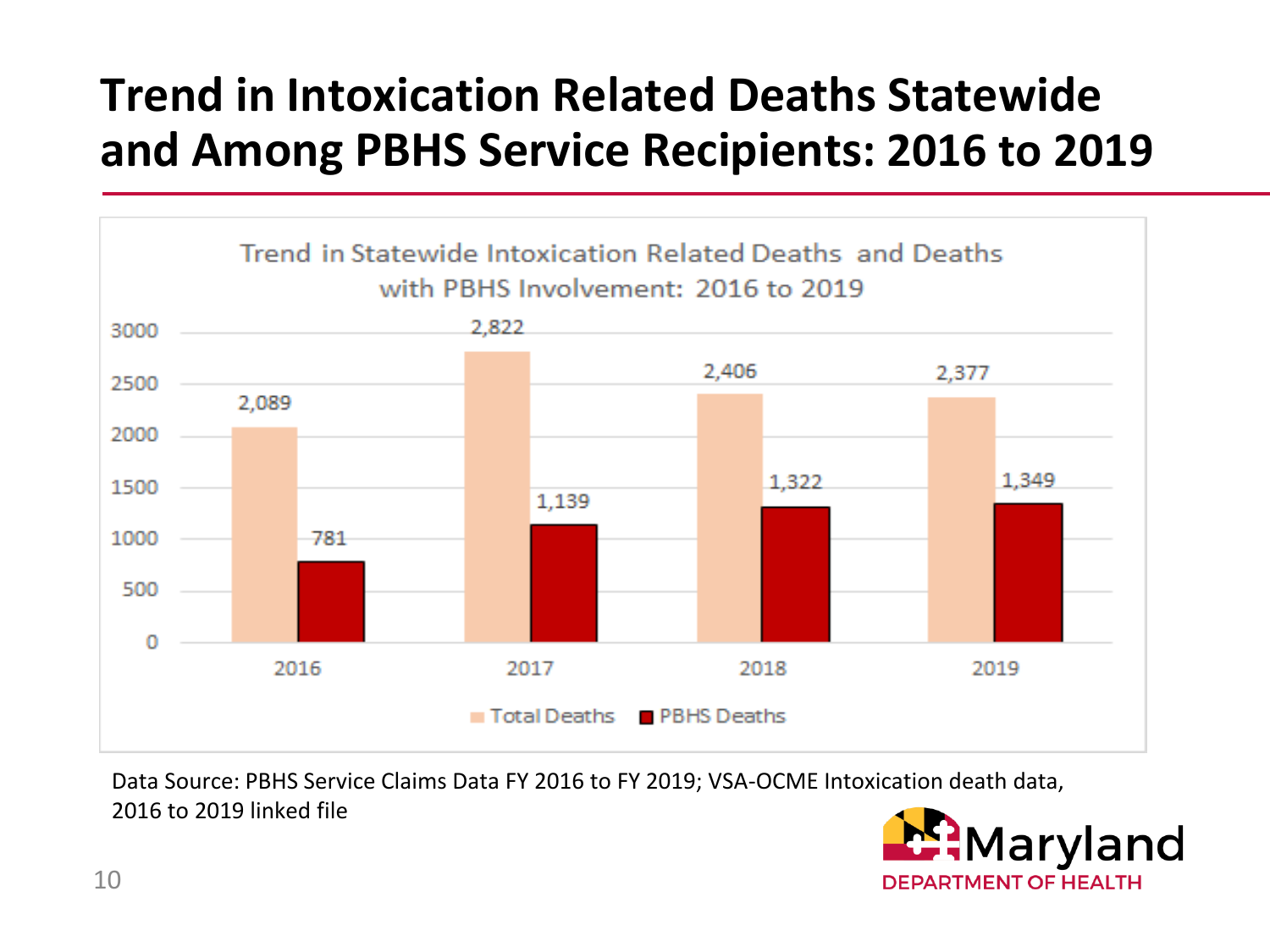#### **Trend in Intoxication Deaths Among PBHS Service Recipients By Type of Service Engagement: 2016 to 2019**



Data Source: PBHS Service Claims Data 2016 to 2019/VSA-OCME Intoxication death data, 2016 to 2019 linked data file

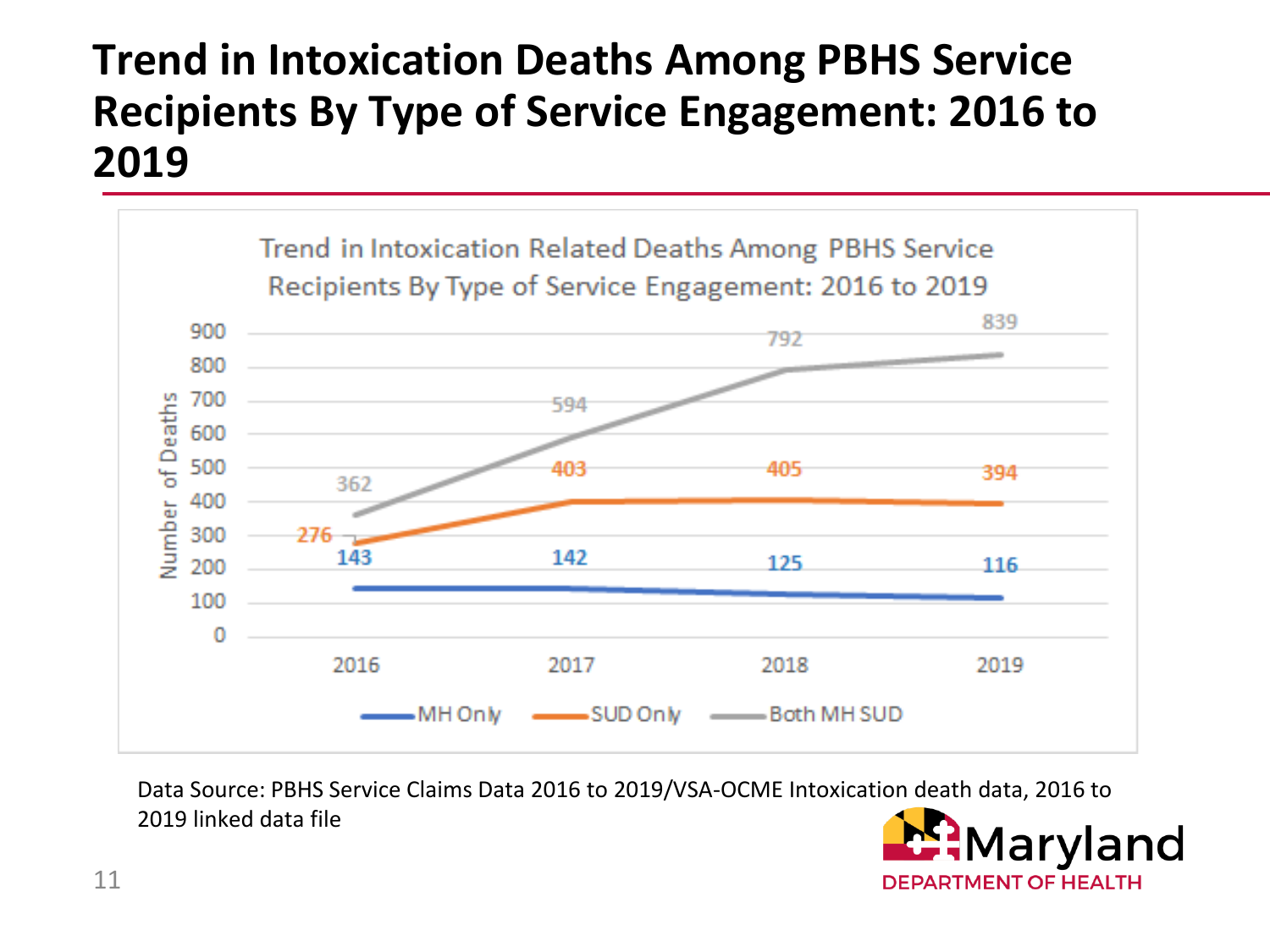#### **Comparison of Intoxication Related Deaths Among PBHS Service Recipients By Type of Service Engagement, 2019**

|                     | <b>All Persons</b>    | <b>All Decedents</b> | <b>Rate of Death</b> |
|---------------------|-----------------------|----------------------|----------------------|
| <b>Service Type</b> | <b>Active in PBHS</b> | <b>Active in</b>     | Per 1,000 Active     |
| MH Only             | 175,840               | 116                  | 0.66                 |
| <b>SUD Only</b>     | 66,867                | 394                  | 5.89                 |
| Both                | 50,751                | 839                  | 16.53                |
| Total               | 293,458               | 1,349                |                      |

Data Source: PBHS Service Claims Data//VSA-OCME Intoxication death data, 2016 to 2019 linked data file

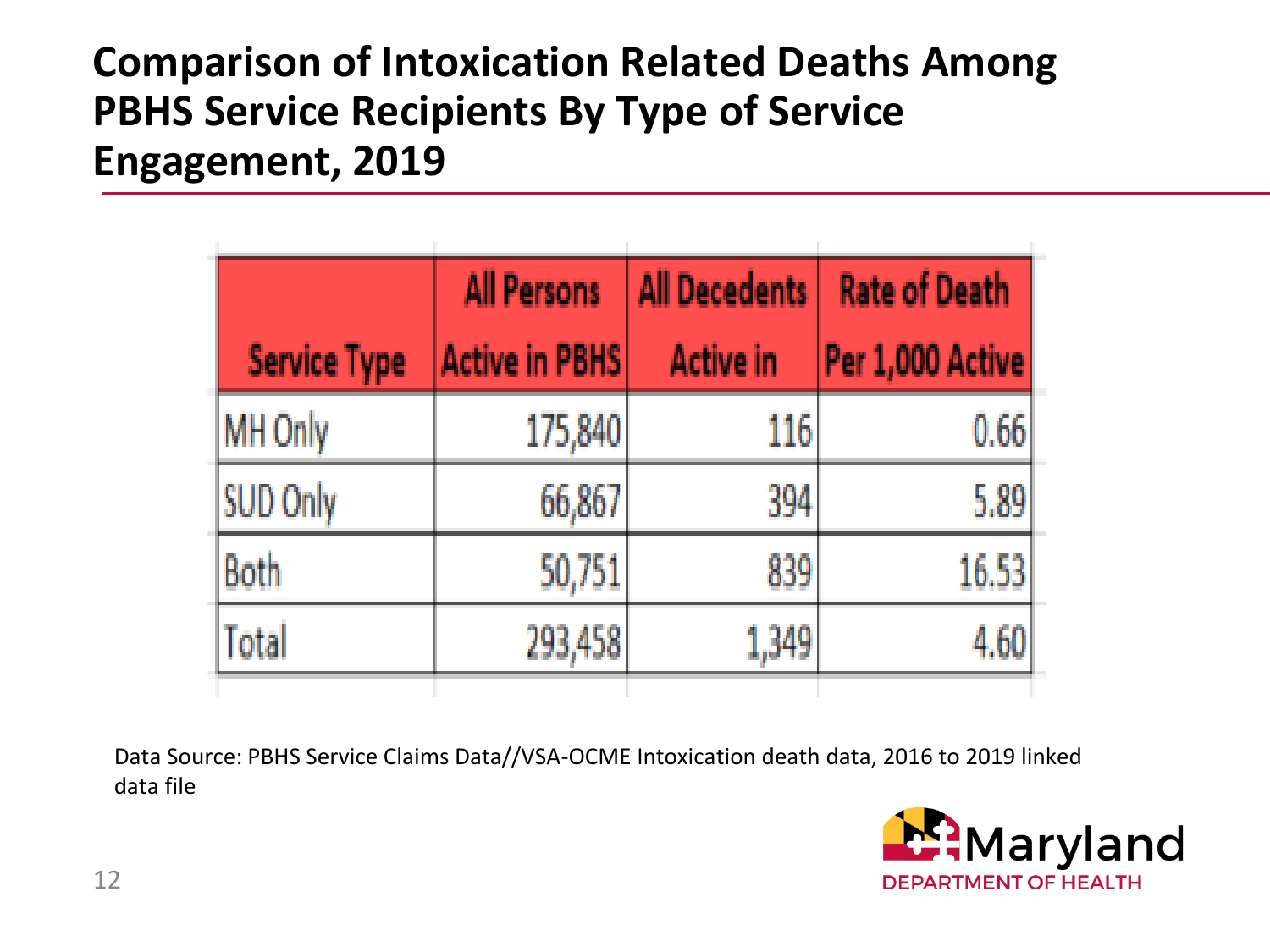#### **Time Between Last PBHS Service Contact and Death By Service Type, 2019**



Data Source: PBHS Service Claims Data//VSA-OCME Intoxication death data, 2016 to 2019 linked data file

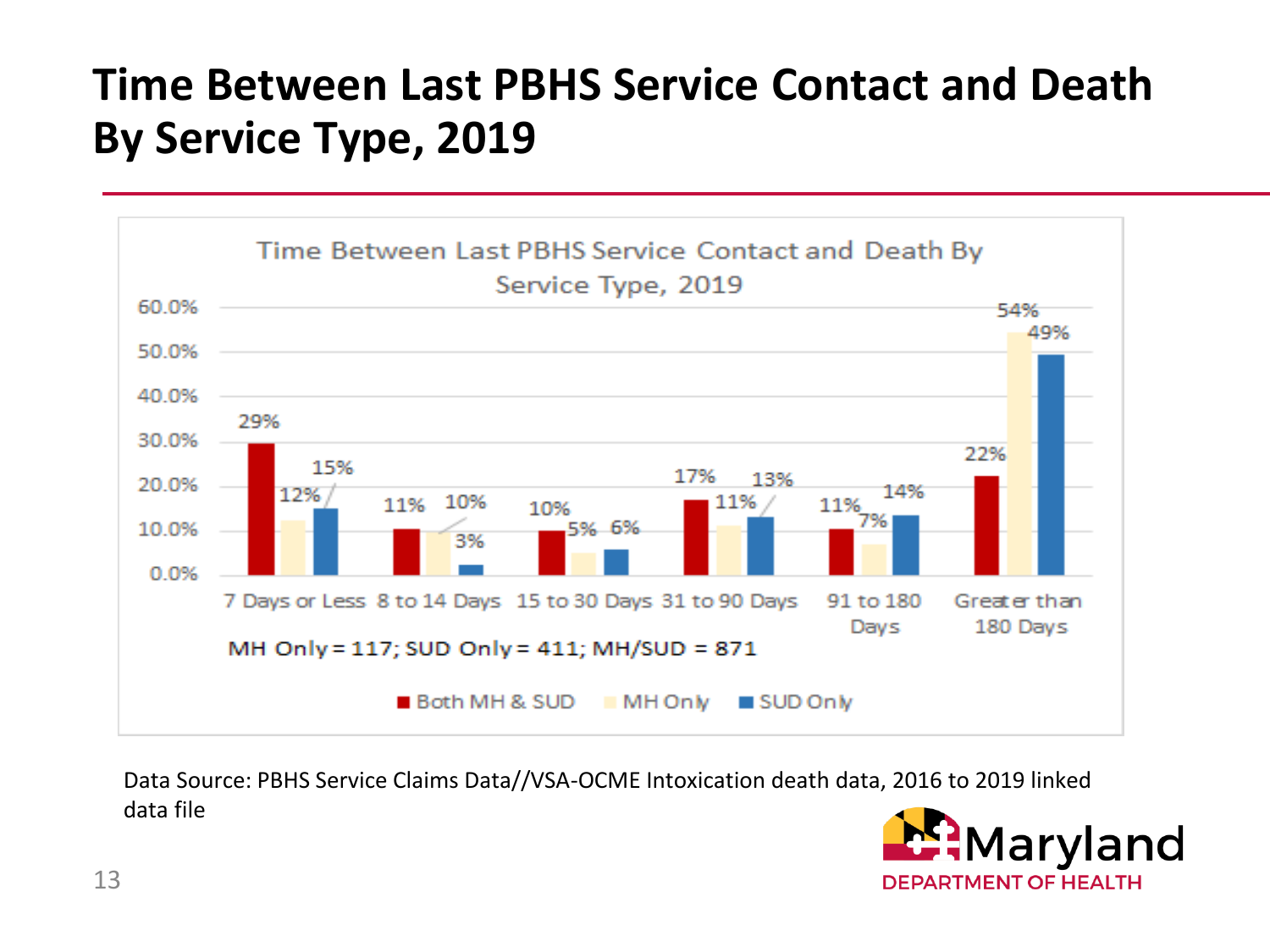#### **Trend in Time Lapse between Last PBHS Service Contact and Time of Death Among Decedents Engaged in Both MH and SUD Service, 2016 to 2019**



Data Source: PBHS Service Claims Data/VSA-OCME Intoxication death data, 2016 to 2019 linked data file

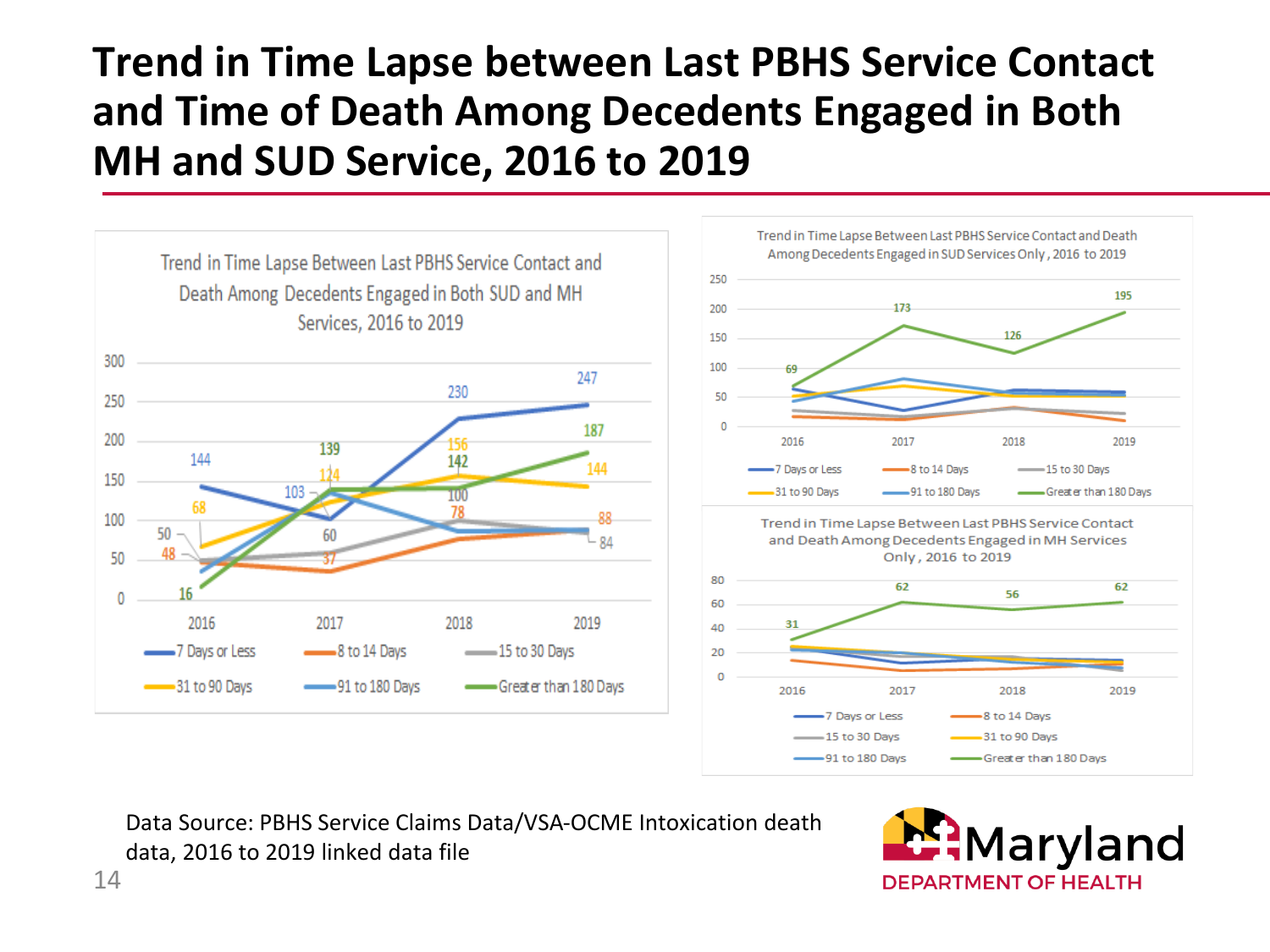#### **Demographic Comparison of PBHS Decedents and All PBHS Service Recipients Engaged in MH and SUD Services, 2019**

|                         | <b>MH/SUD</b>    | MH/SUD          |  |  |
|-------------------------|------------------|-----------------|--|--|
|                         | <b>Decedents</b> | <b>All PBHS</b> |  |  |
|                         | (568)            | (71,500)        |  |  |
| Gender                  |                  |                 |  |  |
| Female                  | 38.4%            | 52.0%           |  |  |
| Male                    | 61.6%            | 48.0%           |  |  |
| Race                    |                  |                 |  |  |
| <b>African American</b> | 35.4%            | 41.3%           |  |  |
| White                   | 62.0%            | 54.0%           |  |  |
| <b>Other Race</b>       | 2.6%             | 4.7%            |  |  |
| Age Category            |                  |                 |  |  |
| <b>Under 20 Years</b>   | 0.2%             | 6.8%            |  |  |
| 20 to 29                | 16.5%            | 19.9%           |  |  |
| 30 to 39                | 33.1%            | 27.3%           |  |  |
| 40 to 49                | 19.5%            | 18.8%           |  |  |
| 50 to 59                | 26.2%            | 21.1%           |  |  |
| $60$ years $+$          | 4.4%             | 6.1%            |  |  |

Data Source: PBHS Service Claims Data/VSA-OCME Intoxication death data, CY 2019 - based on individuals active in PBHS system between July 2018 and December 2019.

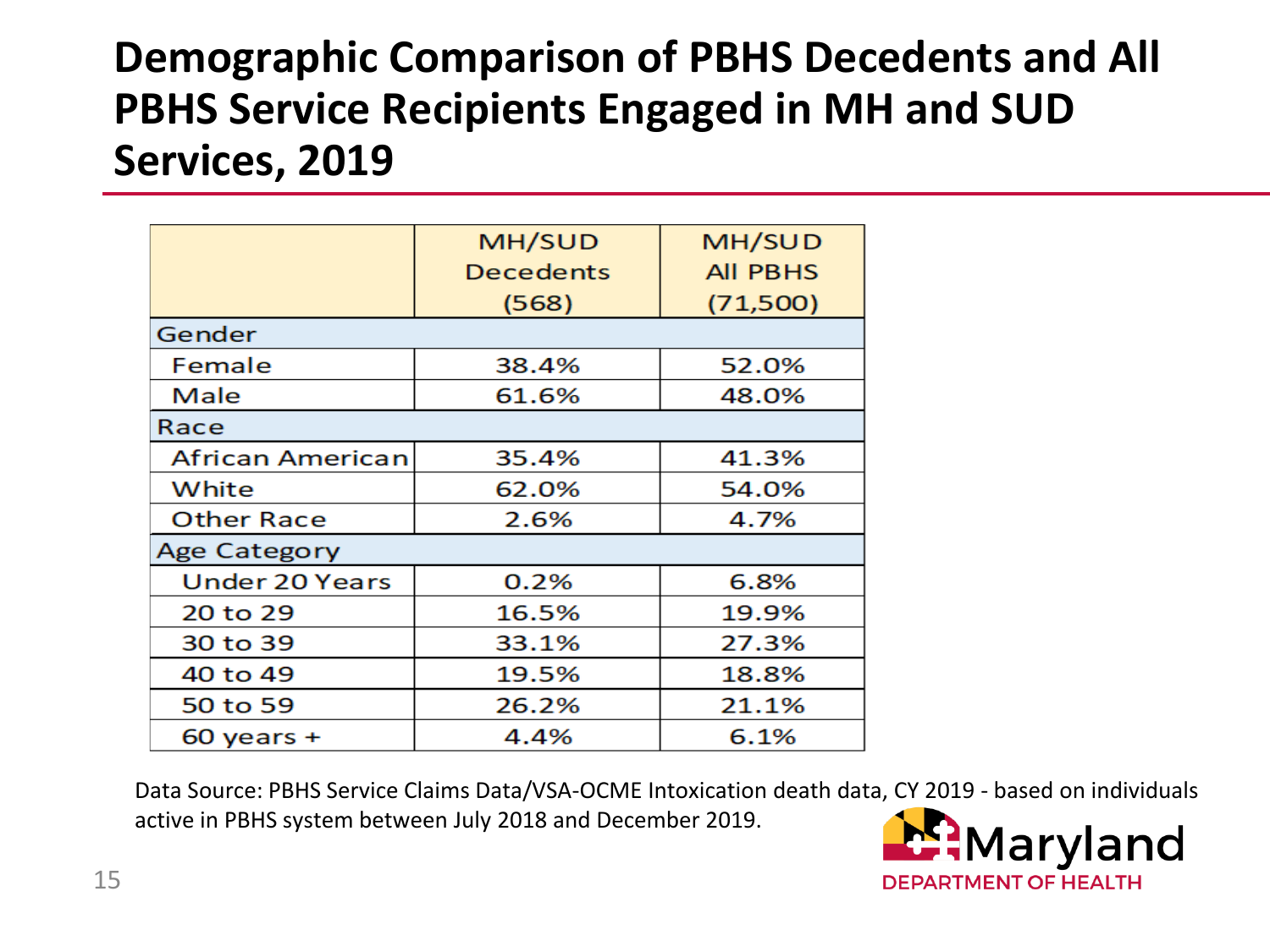#### **Comparison of PBHS Service Use Among Decedents Engaged in Both Mental Health and SUD Services and All MH-SUD Engaged Service Recipients, 2019**



All PBHS MH/SUD = 71,500 MH/SUD PBHS Decedents = 568

Data Source: PBHS Service Claims Data//VSA-OCME Intoxication death data, CY 2019- individuals active in PBHS July 2018 to December 2019

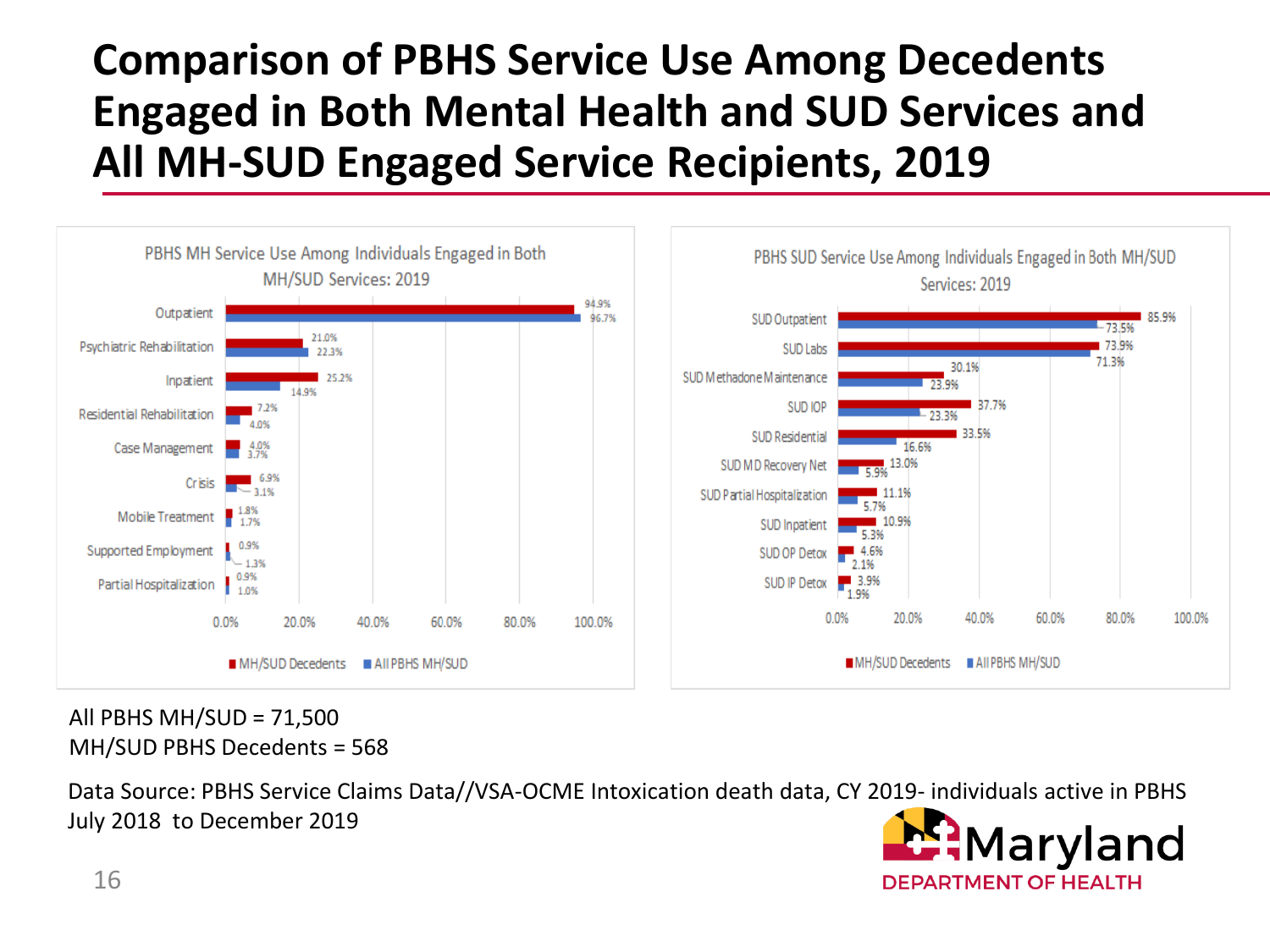#### **Outcomes Between All PBHS Outpatient Service Recipients and Overdose Decedents Engaged in Both MH and SUD Services, 2019**

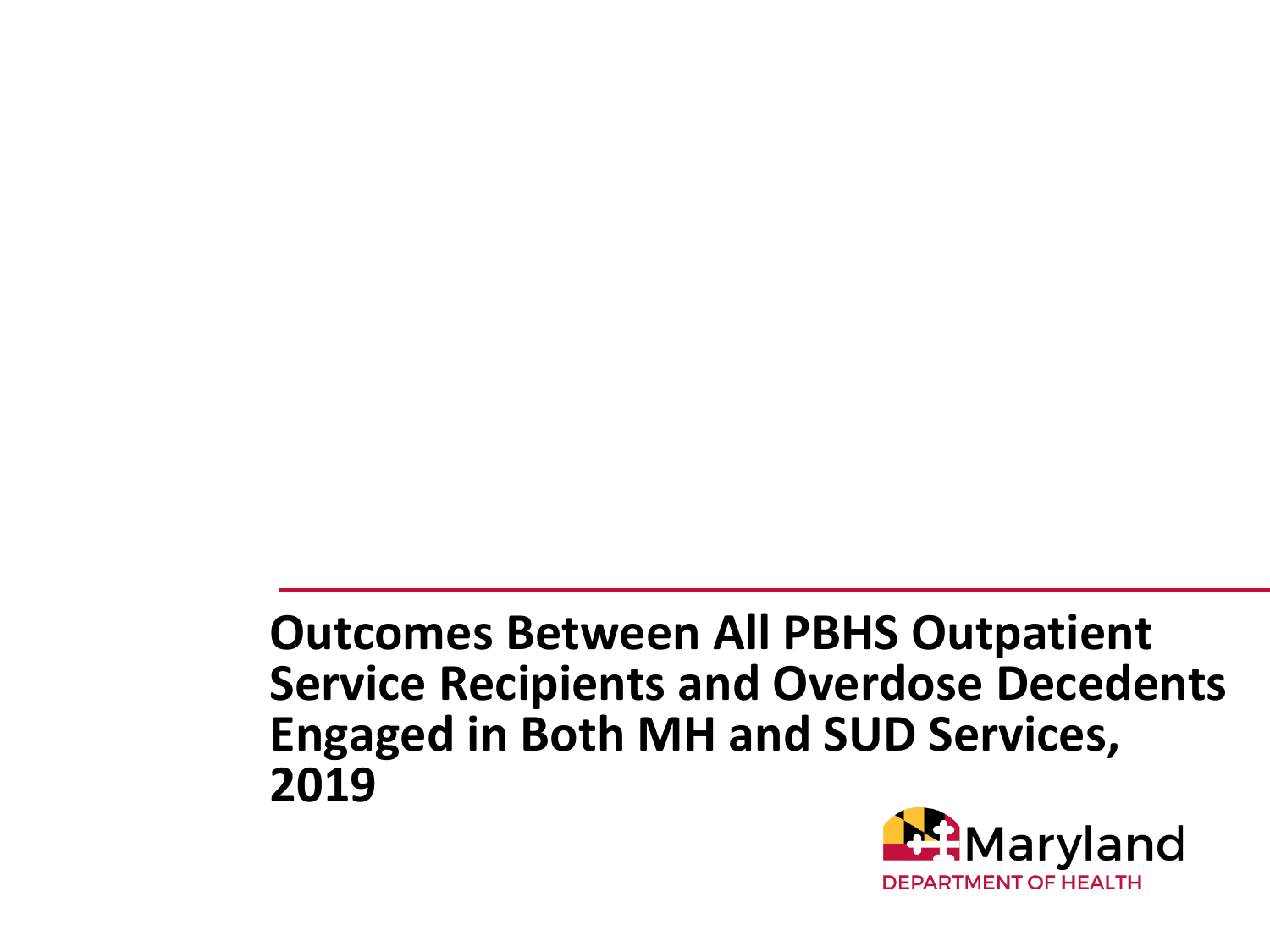#### **Comparison of OMS Outcomes Between All PBHS Outpatient Service Recipients and Opioid Decedents Engaged in Both MH and SUD Services, 2019**



Data Source: PBHS Outcome Management System; PBHS Service Claims and VSA-OCME Intoxication death data, 2019 linked file

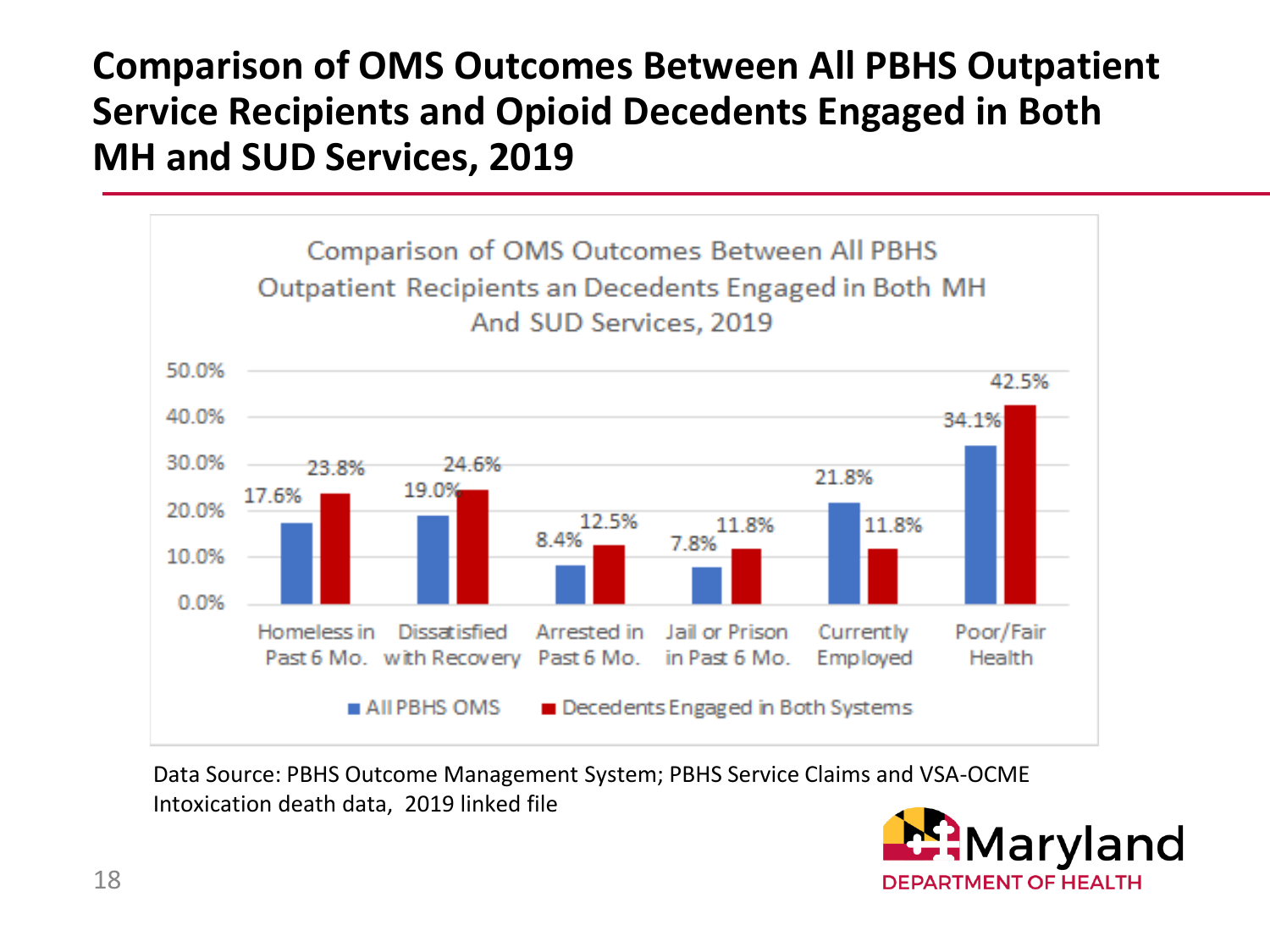#### **Comparison of OMS Outcomes Between All PBHS Outpatient Recipients and Intoxication Decedents Engaged in Both MH and SUD Services, 2019**



Data Source: PBHS Outcome Management System; PBHS Service Claims and VSA-OCME Intoxication death data, 2019 linked file

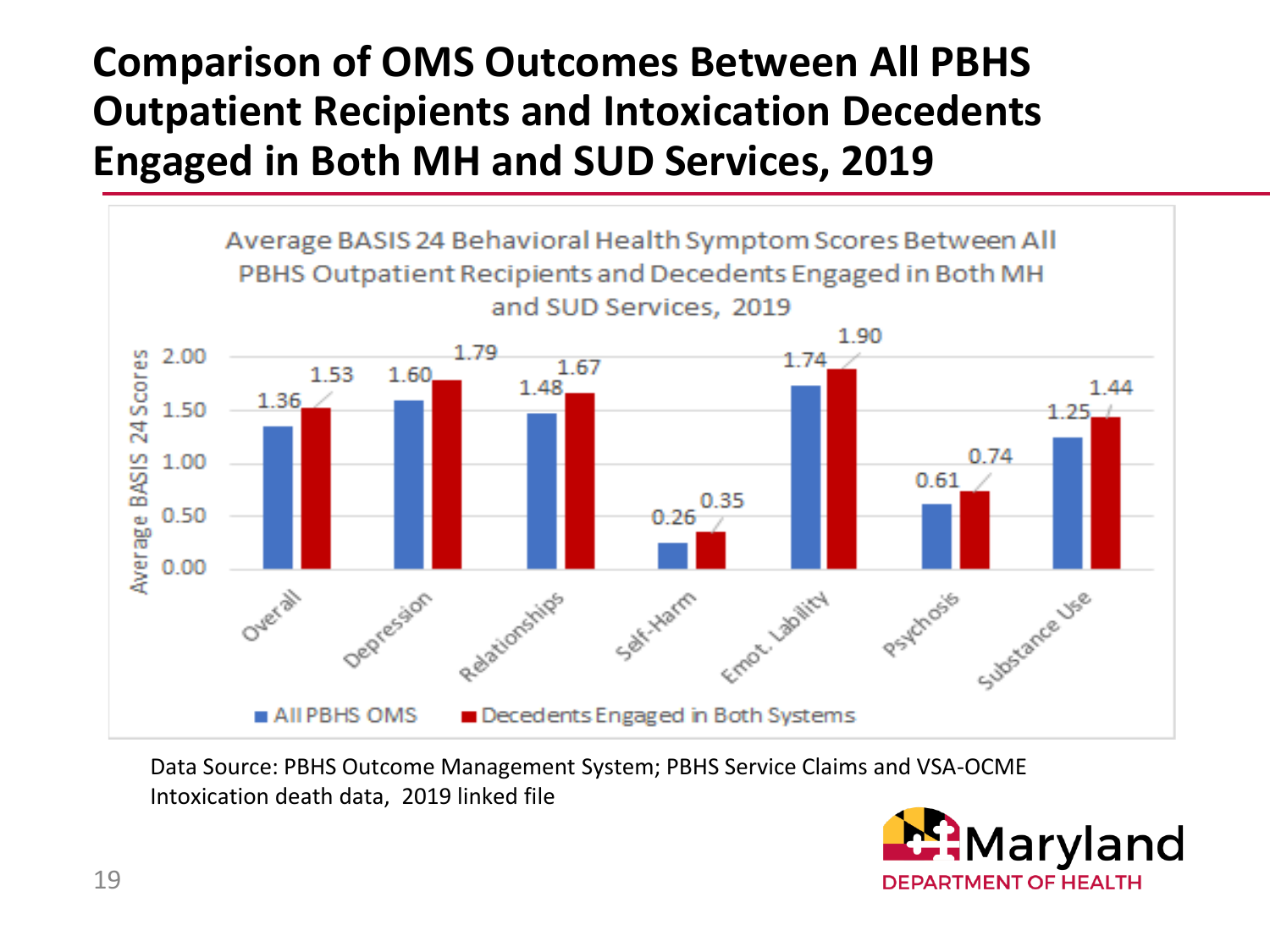#### **BHA Current Strategies to Engage and Reduce Risk of Overdose Death Among Public Behavioral Health Service Recipients**

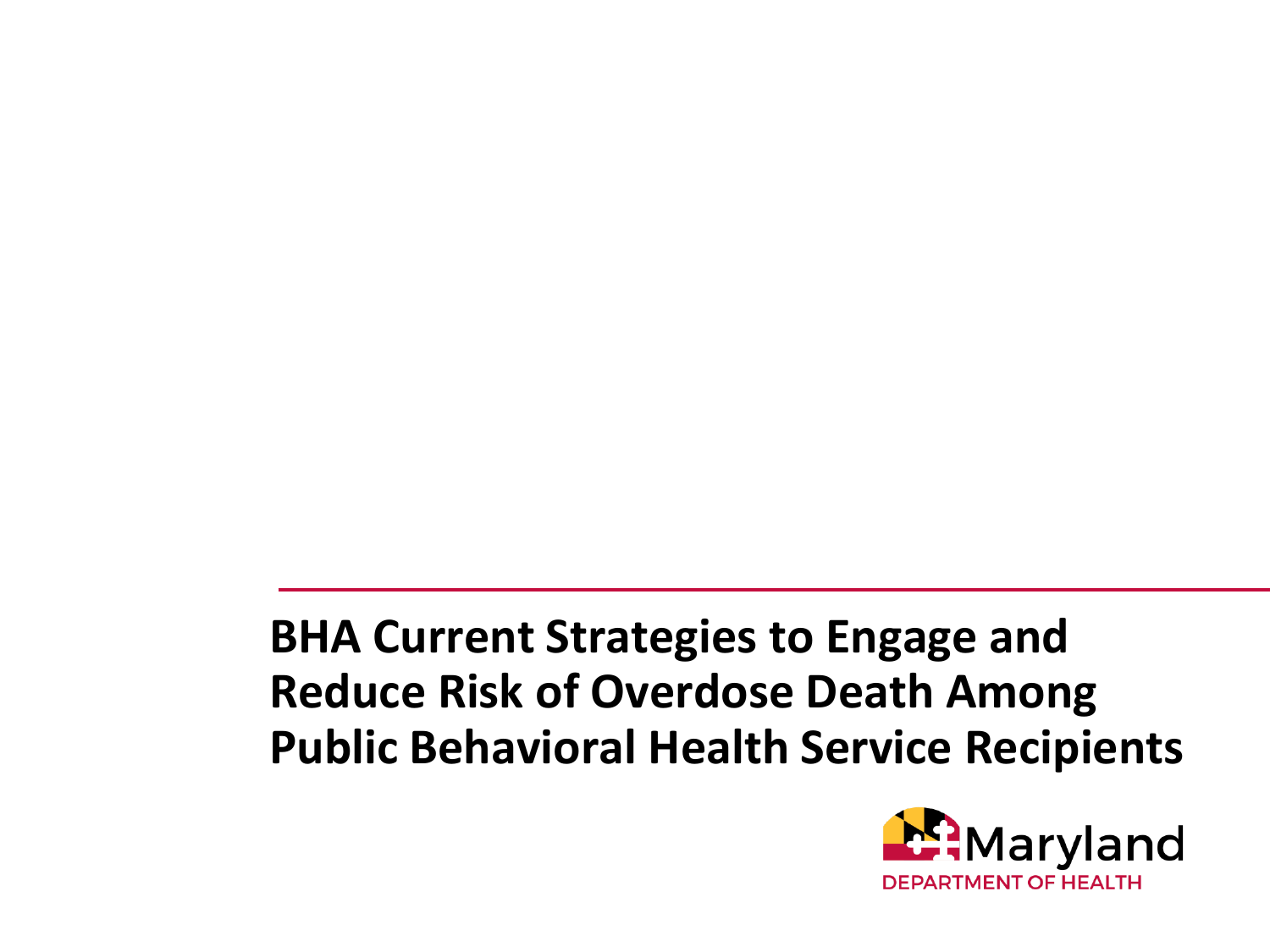# **Current BHA Strategies: Training**

➢ **BHA's Office of Workforce Development and Technology Transfer:**

- Medications for Treatment of Opiate Addiction and Other Substance Use Disorders Training
- Medication Assisted Treatment Training of Trainers Training.
- Ongoing Ethics and Boundaries training, offered statewide to all clinicians
- Co-Occurring Disorders" webinar series, which provides training and supervisory supports to improve outcomes for individuals with dual diagnosis
- ➢ **Opioid Workforce Innovation Fund**

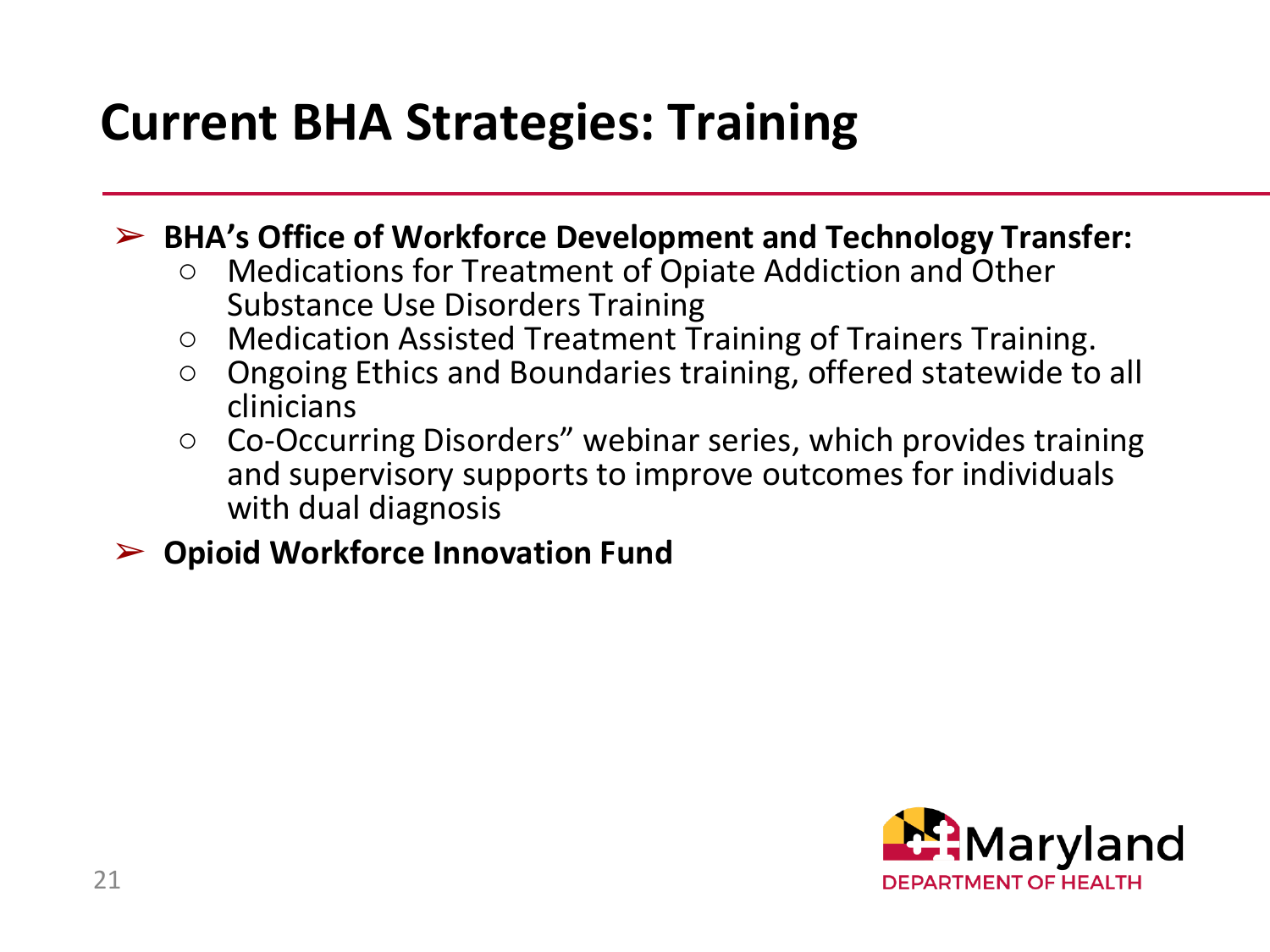## **Current BHA Strategies: Programs**

- ➢ OTP Peer Expansion Project
- $\triangleright$  The Peer Certification Expansion
- ➢ MCI-W (Maryland Correctional Institute for Women) CPRS Initiative
- ➢ State Opioid Response Grant Prevention, Treatment and Recovery Services for Individuals with OUD
- ➢ Recovery Housing for Women and Children
- ➢ Recovery Support Coordinators during Pregnancy
- ➢ State Care Coordination

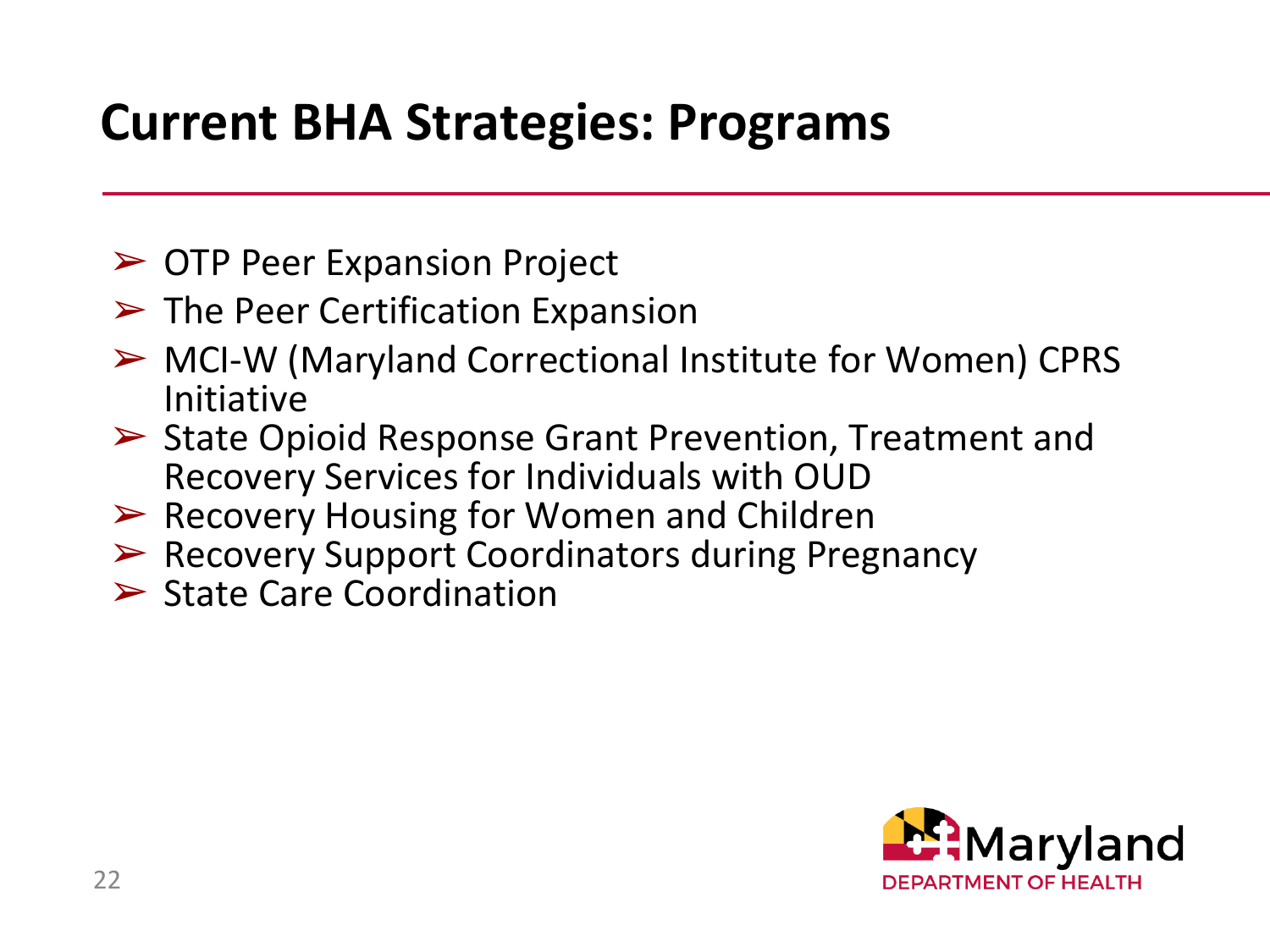# **Recovery Support for Individuals who are Homeless**

- $\triangleright$  Critical time intervention pilot, an evidence-based practice that provides short-time interventions to engage and connect individuals to resources in the community
- $\triangleright$  MDRN services that provides funding for recovery housing, medical, dental, transportation, birth certificates and identification.
- $\triangleright$  Continuum of Care funding from the Department of Housing and Urban Development - supports individuals who have co-occurring mental illness and substance use disorders with accessing permanent housing.
- ➢ SSI/SSDI, Outreach, Access and Recovery (SOAR) that provides outreach, assistance with applying for social security disability programs.
- ➢ Housing First Initiative in Baltimore City, Montgomery and Prince George's County that provides permanent housing, supportive services, and representative payee services if needed.
- $\triangleright$  Homeless Identification Program that pays for birth certificates and state identification often needed to access benefits and other services.
- **EXERCISE FOR ASSISTANCE IN Transition from Homelessness MATHVIIION CONTAINING PROPERTY**
- provides screening, outreach, case management, linkages to housing and services, training, and SOAR services. 23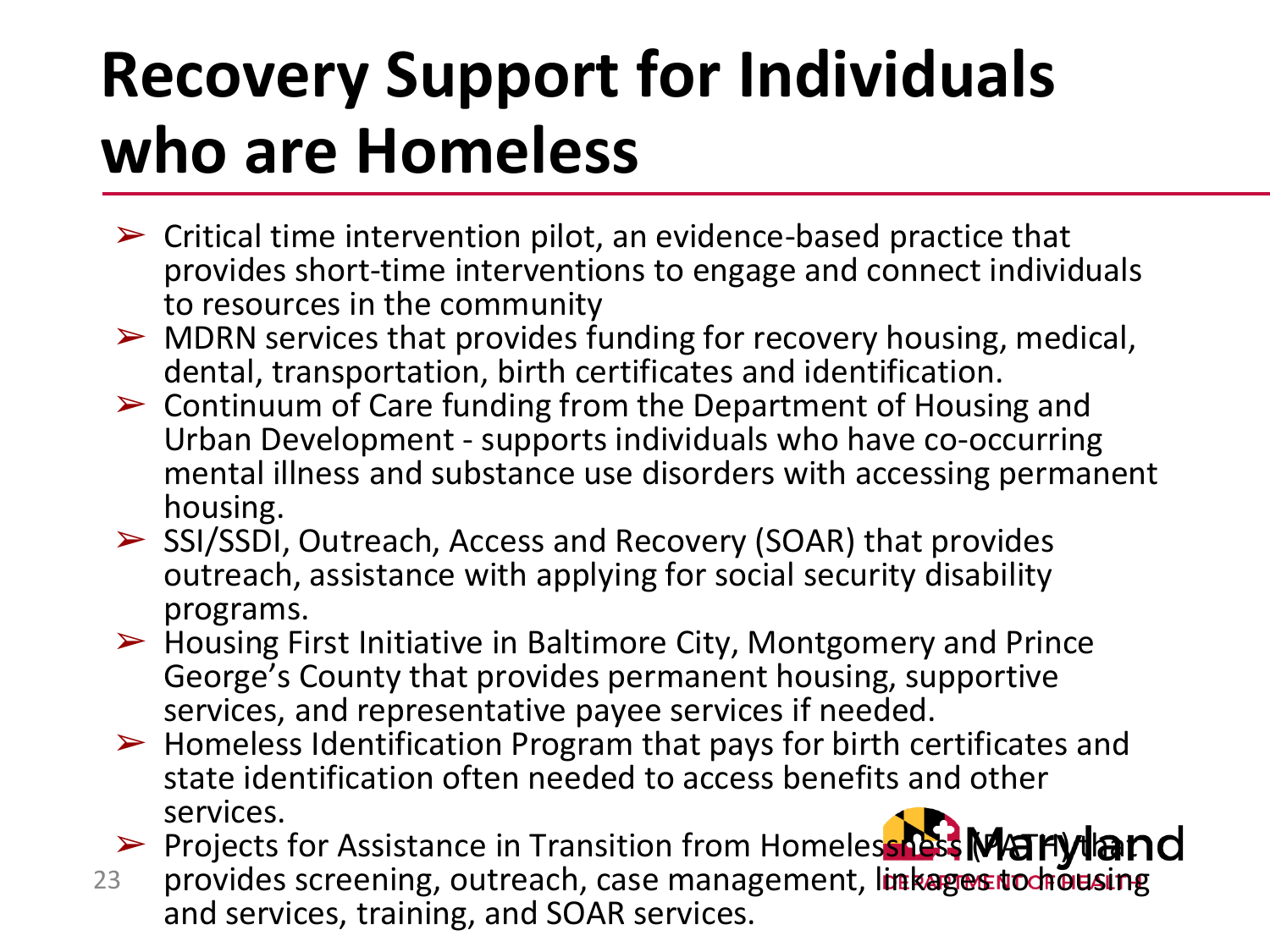# **Current BHA Strategies: Programs**

- ➢ Maryland Addictions Consultation Service (MACS)
- ➢ Opioid Use Disorder Medical Patient Engagement, Enrollment in treatment and Transitional Support Program (OUD MEETS)
- $\triangleright$  Hub and Spoke Pilot
- ➢ MOUD and Peer Support in Four Detention Centers (HB 116)
- ➢ Medication Assisted Treatment-prescription Drug Opioid Addiction (MAT/PDOA) Grant targeting Pregnant Women and Women with Children

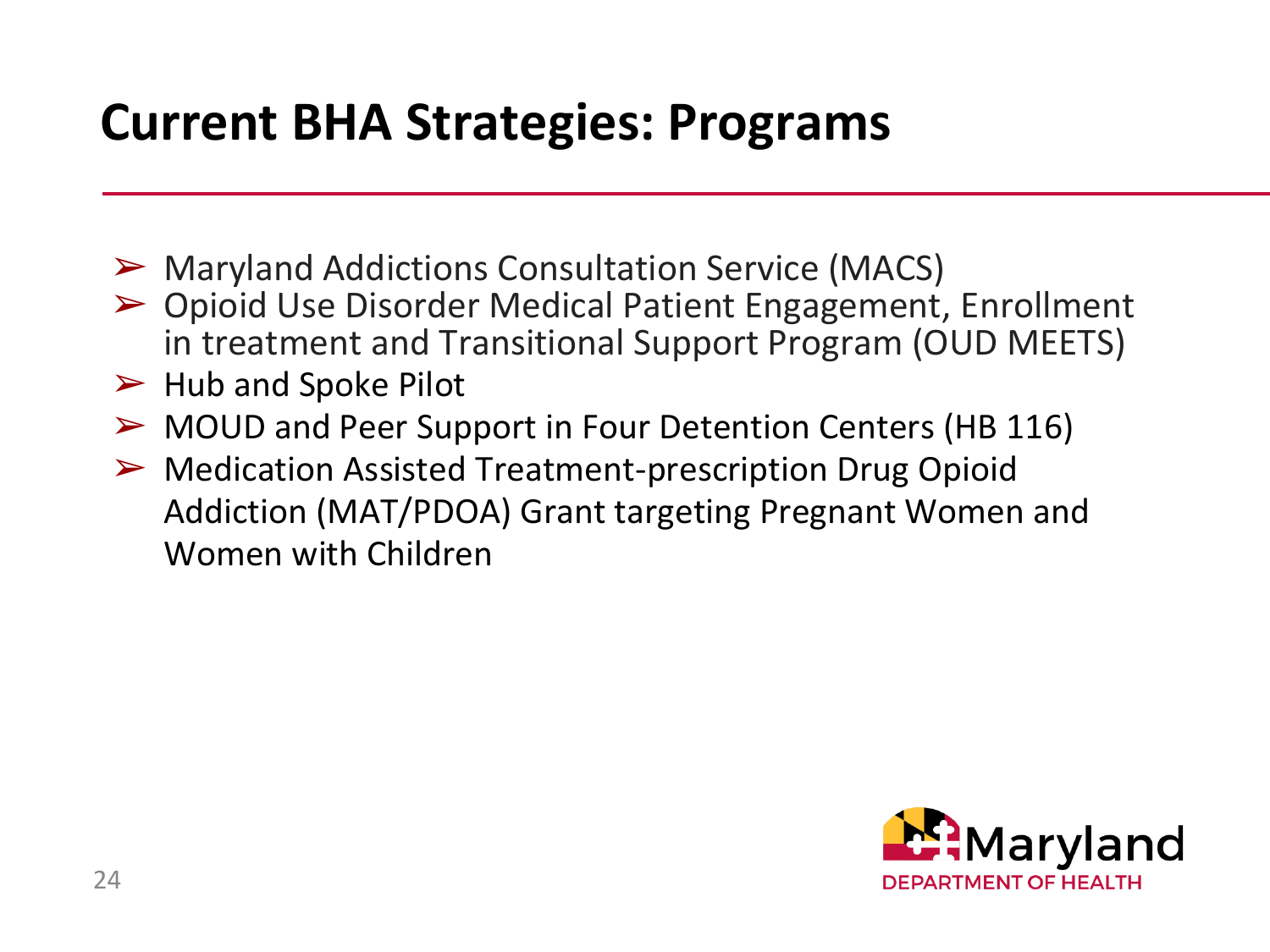# **Areas of Increased Need/Opportunities**

- Creating system-level coordination of care
- Assessing appropriateness of services used
- Improving billing for dual-diagnosis services onsite (collaborative/co-located care)
- Targeting interventions at the individual level (high risk utilizers)
- Utilizing predictive analytics to identify high-risk utilizers
- Reimbursement for harm-reduction type of approach

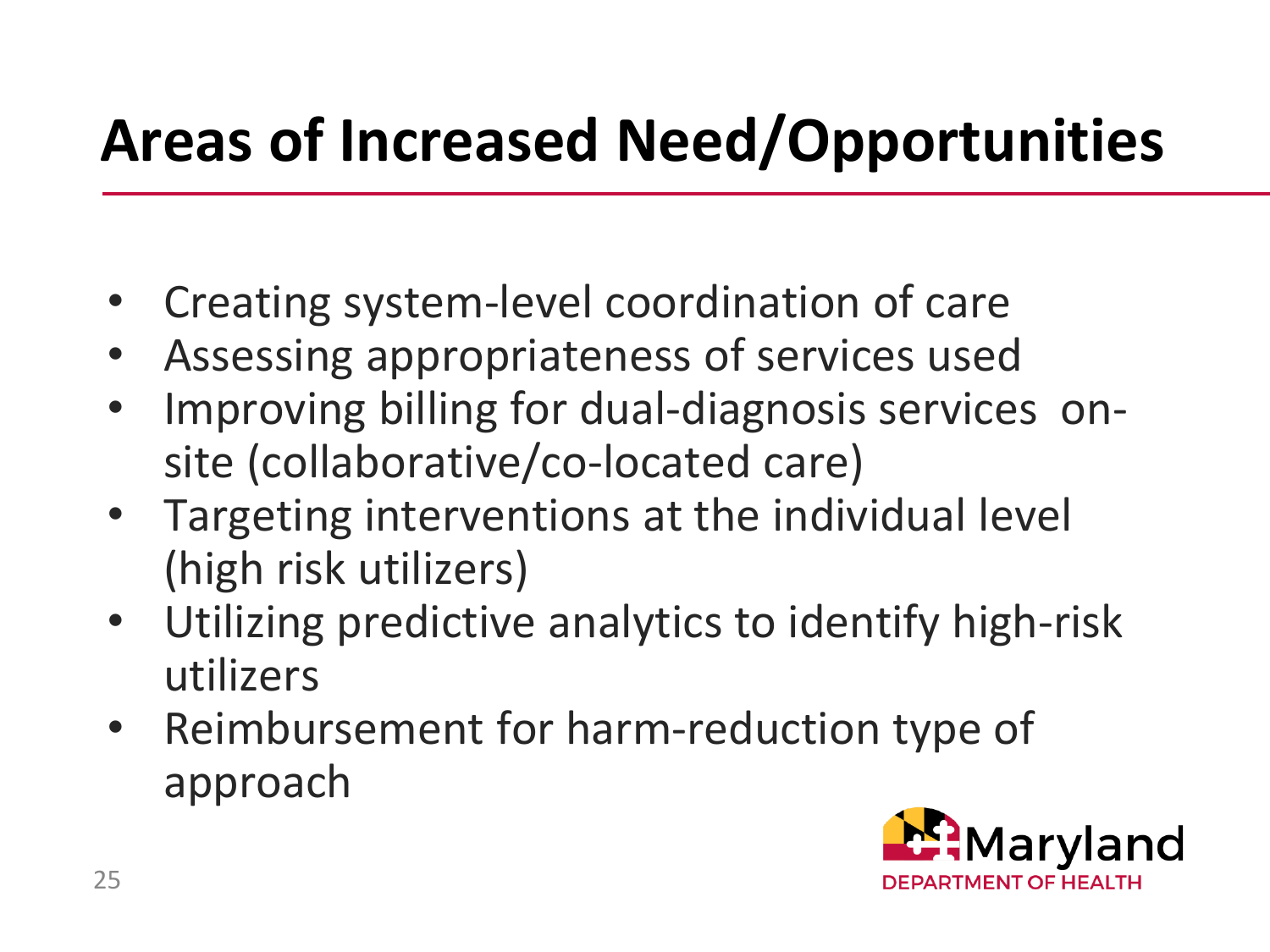# **Questions**